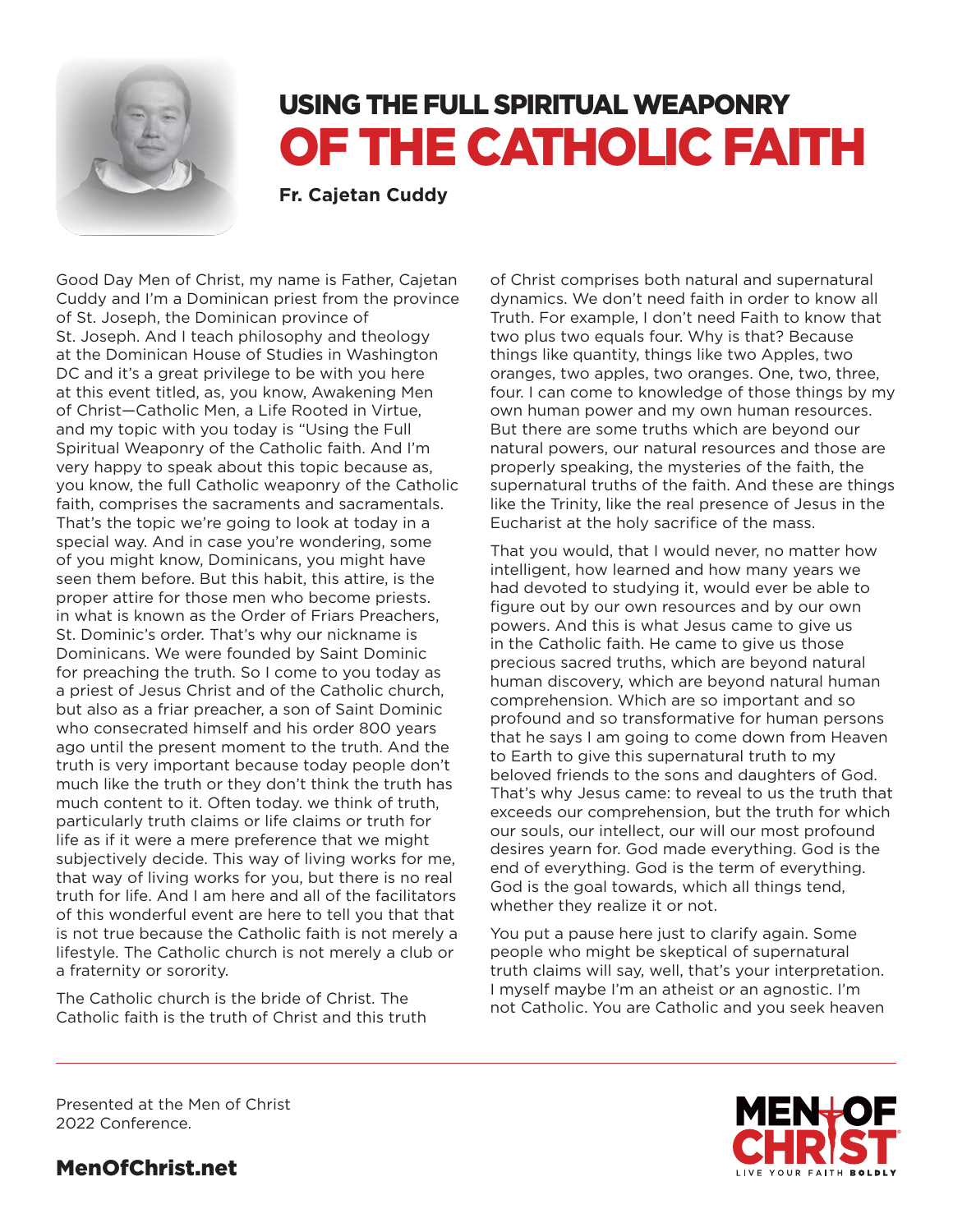and you seek the beatific vision by which, you will see God face-to-face because that satisfies you and your preconceptions, your notions about what makes a human person happy and satisfied.. Me, on the other hand, this imaginary skeptic might say, I have other things, either maybe money, physical pleasure, fame, family life, political success, economic success et cetera. These things make me happy. These are my end. So you Catholics, you have your own end. I have another end. But the truth of the matter is again, back to the truth, Is that every single person whether they realize it or not is searching for God, and not just God in a calm and abstract ethereal idea about God, but God truly known. God, truly loved, which means that the soul reaches God and holds onto him. How do we know that? Why is it that money, physical pleasure, fame, success, influence, power can't make us happy? It's because none of those things are big enough, satisfying enough, infinite enough to sate the infinite desires, the profound yearnings of the human heart. Only God is big enough, good enough, satisfying enough to sate human desire, and that's why every person no matter what they follow, what they embrace, whether it be fame, money, success, physical pleasure, food or drink, influence. They're never satisfied because they're those things, which they seek are not God.

There's only one problem and this is the problem we all face even those who don't have faith. We can't get to God by our own powers, nor by our own resources. We can't come to the supernatural, infinite, and intimate union with God that we so desperately search for, even if we don't know it in name we're searching for it in reality. We can't come to that. We can't grasp God. We can't capture God by our own powers by our own native natural resources.

God has to give himself from His infinite dignity, His infinite happiness, His infinite satisfactional power. He has to give that to us himself freely, and this is why Jesus came. Who was Jesus? Jesus, is the second person of the Trinity. The eternal son incarnate, in carne in the flesh. Jesus is the eternal Son of God, made man for us men and for our salvation. And so what happens in the Incarnation, what happens when the Eternal Son of God assumes the human nature is now we have God with us. We have a Being, the eternal second divine person of

the Trinity, the Eternal son who is 100% God, losing none of his divinity, and yet 100% man, assuming all of those things, proper to our Humanity, except sin. Jesus, true God and true man, and he comes then, the Divine, which is beyond us comes in a presence that we can receive.

He comes in his humanity, with his body, with his smile, with his eyes, to touch, and to heal and to bring up those he encounters, those who rather encounter him, to heaven. And there's another problem. So that solves the first problem, God is too far beyond us. Jesus, himself solves the first problem because Jesus in the Incarnation brings God down to us, and brings us to God because in himself, he is God, and man. 100% God, 100% man. Not 50/50, 100% 100%. That's the first problem. The second problem is Jesus isn't here. He's not here. I pause because some of you may be thinking that sounds a little strange. But if we mean it in the most immediate sense of "here," I walk down the street. I'm here in this studio, you're there watching this reflection, and if you look around, you might see your friends, your neighbors, your colleagues, but you do not see the Eternal Son of God. We know Jesus is real, but he's not here. So, how then does Jesus in his being solve our problem, our need here and now for a savior who can bring God to us, who brings us to God, who is in his very being God and man, the instrument, and the means through which we men are brought to God and to heaven. And this is the problem that the sacraments solve. The sacraments seven of them. The seven sacraments are those sacred instruments through which Jesus really and truly comes to us and touches us with His humanity. Just like he came to people 2,000 years ago in Nazareth, Galilee and Jerusalem. Through the seven Sacraments Jesus comes to us and changes us.

Through the seven sacraments and as you know or in case you forget we'll go through them just briefly: Baptism, Confirmation, the holy sacrifice of the mass - Communion, sacrament of penance/Confession, Holy Orders, Sacred Matrimony for the baptized and then final the Extreme Unction or last rites. Through those seven sacraments, Jesus comes to us and heals us, transforms us, gives us a share in his divine life and being, gives us a participation in who he is, which is divine grace. And as you recall from the catechism paragraphs in 1996 and 1997, grace

Presented at the Men of Christ 2022 Conference.

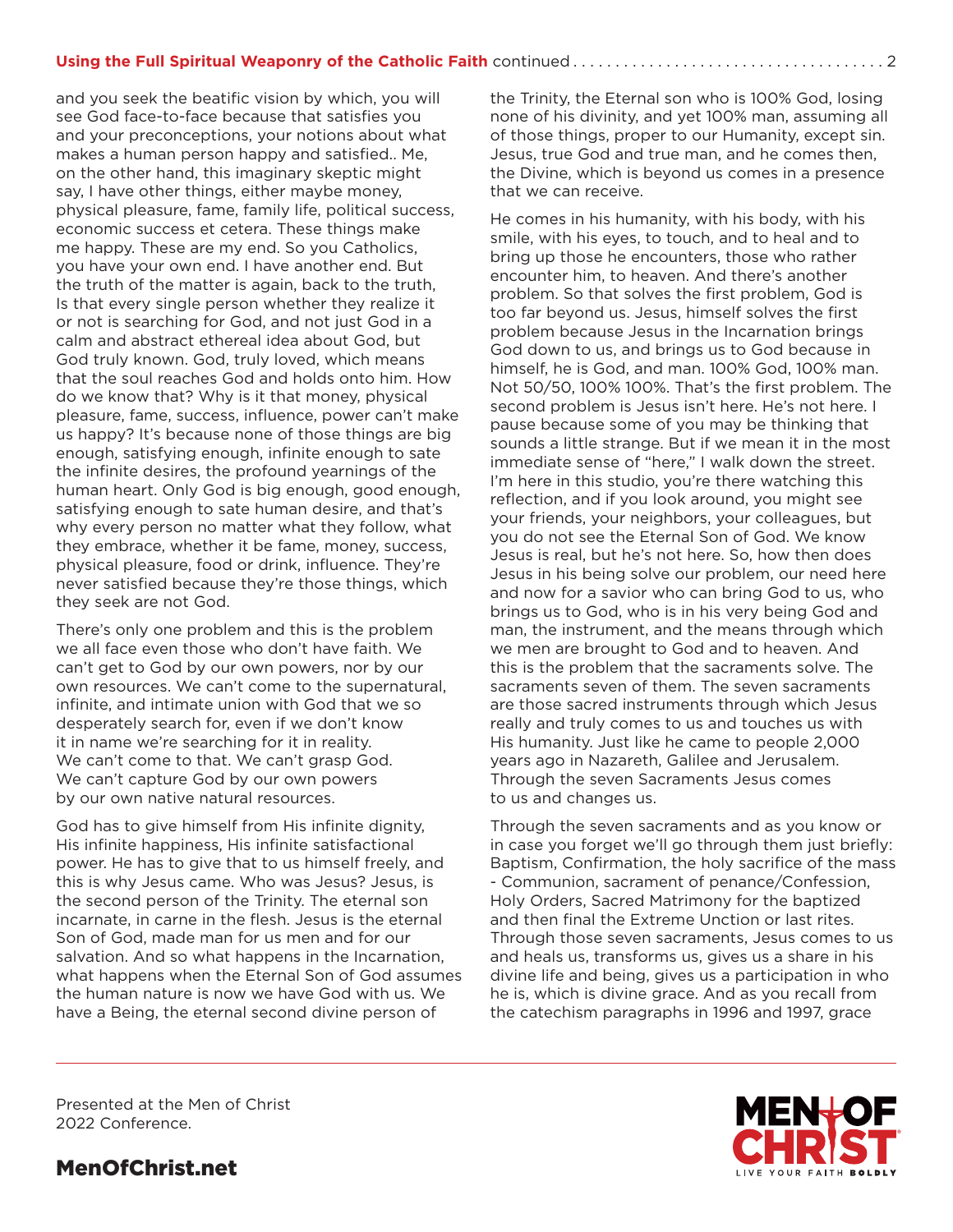is nothing less than a participation in God's own life and being. Another footnote: you notice in this discussion of sacraments, in the problem that they solve, namely the problem of the distance that we might experience from Christ. The sacraments solve that because they are the means through which Jesus is really present. Every time a Sacrament is celebrated, Jesus comes really and truly. You might notice in our presentation of the sacraments right now that we are suggesting something stronger than what you or I might have been taught when we were children. And that's this: that sacraments are only signs that show or express our faith, our communion, our community, our beliefs, who we are. Many of us were taught from a young age that sacraments are primarily and exclusively signs. And anyone who's read the catechism of the Catholic Church, which as you know, is the Church's authoritative summary of her teaching, knows that yes, there is a sign power in the sacraments. They are signs in a certain sense, but more profoundly and more truly, they are causes through which we meet Jesus in the sacraments themselves. And that's why there is a sign, they're, not only signs they're causes and they are signs because they are causes. So, for example, Jesus could have made it so that every day at 12 p.m. If you walk outside and look up and say I'm here, Lord, he would have forgiven your sins. The problem with that is, we wouldn't know for sure that it happened because there'd be no way for us to sense or feel the forgiveness of our sins. And this is why he gives us the sacrament of Confession. What happens there? If we go into the confessional, we express our sins and we receive a sign, which is "I absolve you" that we can hear, we can sense, we can experience and when we see that sign, we know that it's not just a sign but that Jesus is doing something profound and real and transformative that I can't sense. So in the sacraments things that we can sense:, words, gestures, substances, elements like water or bread and wine at Mass, water at baptism, are used to show us that what we cannot sense is truly happening. The sacraments are causes of grace. They are instruments through which Jesus, Himself, comes to you and transforms you. And that's why with the topic of today's presentation, these are profoundly important for the Catholic faith and as spiritual weapons, against the lies of the world. There's no such thing as a loving LIE. There's no such thing as a truly satisfying

happiness-conferring myth. The sacraments bring us to reality because the sacraments aren't just ideas. They aren't just thoughts. They are the means through which Jesus, Himself, comes to us. Whether we know it or not. Whether we believe it or not. Whether we like it or not. The sacraments are the most important part of the Catholic faith and the Catholic life, for those who live the Catholic life.

For just a couple moments, we could teach a whole course about the sacraments and I won't do that here today because the facilitators will be very unhappy about that. That would go on and my poor students in Seminary that I teach at in Washington, D.C., The Dominican House of Studies, they have to go through that, but we will not today. But I want to talk about one Sacrament, the one that's probably most germane and proximate to you in terms of your state of life and that would be the sacrament of marriage. What is it about the sacrament of marriage? How does Jesus and His causality, His presence and His power? How does that transform the relationship of a man and a woman? Because we all know you don't have to be Catholic and you don't have to be baptized to fall in love and to marry. And yet, if you are baptized and you do fall in love and get married your marriage if you're baptized is a Sacrament, one of the seven, which means Jesus is involved, which means divine life is involved. So, how does this look? The best place to look at this, apart from the catechism of the Catholic church, in terms of the root, the principle of what the catechism teaches about Divine truth is, of course, St. Paul's letter to the Ephesians and there I can remember, years ago, when I was reading the letter of Saint Paul, to the Ephesians 5:25, Saint Paul, inspired by the Holy Spirit, talking about marriage, says something, which seems very dumb. Obvious! What does he say in Ephesians 5:25? He says, husband's love your wives.

Now if we pause there, there's nothing remarkable, there's certainly nothing supernatural about that. Why? Everyone knows, from the grocer down the street to the president, the CEO of the major corporation that husbands are supposed to love their wives it's very obvious. So, why does Saint Paul Apostle to the Gentiles, Bishop of Jesus Christ, inspired by the Holy Spirit, Why does he need to tell us that? Because that's not all that he says. He goes on, and does say something that's profound

Presented at the Men of Christ 2022 Conference.

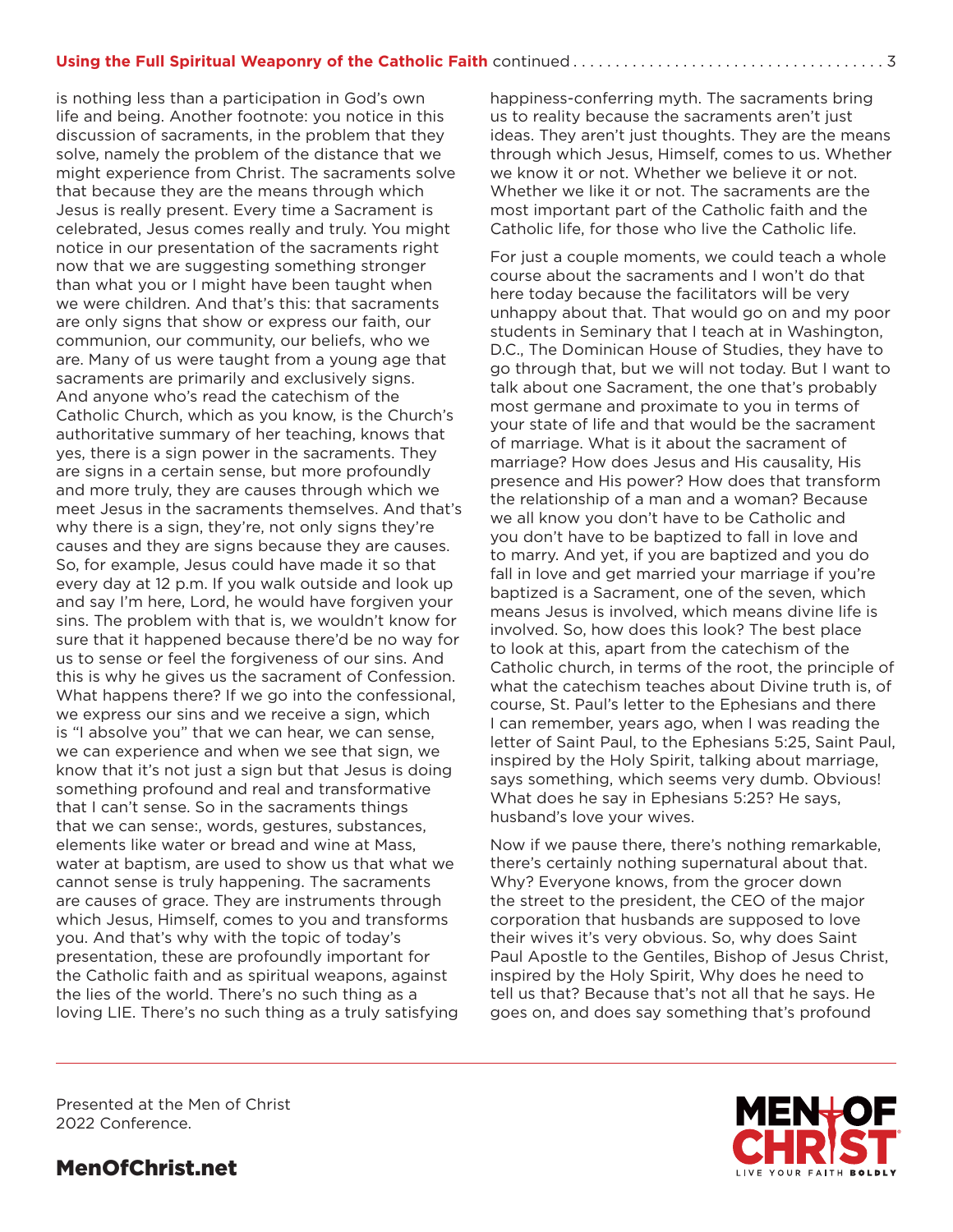and beyond our natural knowledge and our natural abilities. What does he say? He says, husbands love your wives as Christ loves the church. Husbands love your wives as Christ loves the church. This is transformative!

This is different than the simple story of Boy Meets Girl Girl Meets Boy and they fall in love. This Sacrament, this marriage with Jesus for the baptized is nothing less than a participation in Christ's own priesthood. What does it mean to be a priest? The common denominator of the meaning of priesthood is the priest is the one who offers sacrifice.

I, as an ordained Catholic priest, the sacrifice I offer is the sacrifice of Christ himself at the holy altar at Mass. This is my body. This Is my blood. I offer Christ's sacrifice. And in marriage, Jesus brings in, particularly the man because we're speaking to you. He brings men in and says, husbands with wives, you will be evaluated by, you are given the obligation to love your wife, not just as someone that you're attracted to, not just as someone you love or have feelings for but in the same way that I love the church. And how does Christ love the church? Christ loved the church such as his bride that He gave her everything: His body; His blood; His soul; His divinity; Such that in his humanity on Good Friday, He had nothing left to give. He gave her all.

That, dear friends, one day, hopefully many years from now, is what Jesus will look at you and ask. At the Last Judgment when you look Him, after your death, in the eye and He says to you. Did you love your wife the way I love my bride, the church? Did you give her everything or did you hold back? Did you selfishly or with fear withhold, some of yourself, of your time, of your energy, of your affection, of your leadership, of your sacrifice and how you answer that in truth? Because you always answer the True in truth when you see, Jesus will affect and effect what happens next.

For a man who's baptized and a woman who's baptized, when they get married, the man is called to give himself to his wife, the way Christ gave Himself and gives Himself to the church, which is 100%. And this is unsustainable.

This is impossible for our mere human capabilities. Why? Because eventually, if I just give for my own Human Resources, what happens? I eventually. exhaust my own human resources, and the only way that you are going to be able dear friends to give and give and give to your wife, your children the way that Christ has called you to in this sacrament of marriage, which is meant to bring you and her and your children to happiness is if you are receiving Christ's love. So if you've been having problems in marriage or insecurities in your marriage, my first question to you would be, how often are you going to Mass? And how often are you going to confession? Because it's unreasonable to assume that you would be able to give and give and give and give and rejoice in giving in marriage as you're called to do. If you're not also receiving Christ's love, Christ's power, Christ's mercy, and you do that regularly, in the sacrament of the alta—communion and in the sacrament of penance, The sacrament of marriage changes us. It's not just a relationship of affection and of chemistry. It's a bond in which Jesus, himself, unites a man and a woman. And he calls the man to love in a way that no natural man can, that only Jesus can, which means you dear friends need Jesus to love your wife properly and to give to her all that she needs, and your children need to bring you to heaven and you will be evaluated by that. Ephesians 5:25. Did you love? Do you love your wife the way Christ loves the church?

So, the sacraments we just spoke about one of the sacraments, a sacrament of matrimony. There were seven total sacraments. They are instruments, causes through which Jesus changes us, transforms us. They are not just signs of our feelings, of our beliefs. They're, the way through which God comes down, Jesus comes down and makes us different. But the church doesn't just have sacraments. Those are her prize, her Joy because those are the means through which Jesus comes to us at every moment now, in this life. Jesus truly comes in the sacraments, you know, you can't see him, feel him, sense him. In every Sacrament he acts. The church has also instituted something called sacramentals, there's sacraments seven of them and then there's something called sacramentals. And if you want to read more about the sacramentals of the church, I also encourage you to look at the Catechism of the Catholic Church, paragraphs 1667 through 1679, paragraphs 1667 through 1679 in which the church articulates sacramentals, which are also instruments that are only signs unlike the sacrament. Sacraments are signs and causes of Grace. Sacramentals, those are signs of faith that point us to the seven sacraments.



Presented at the Men of Christ 2022 Conference.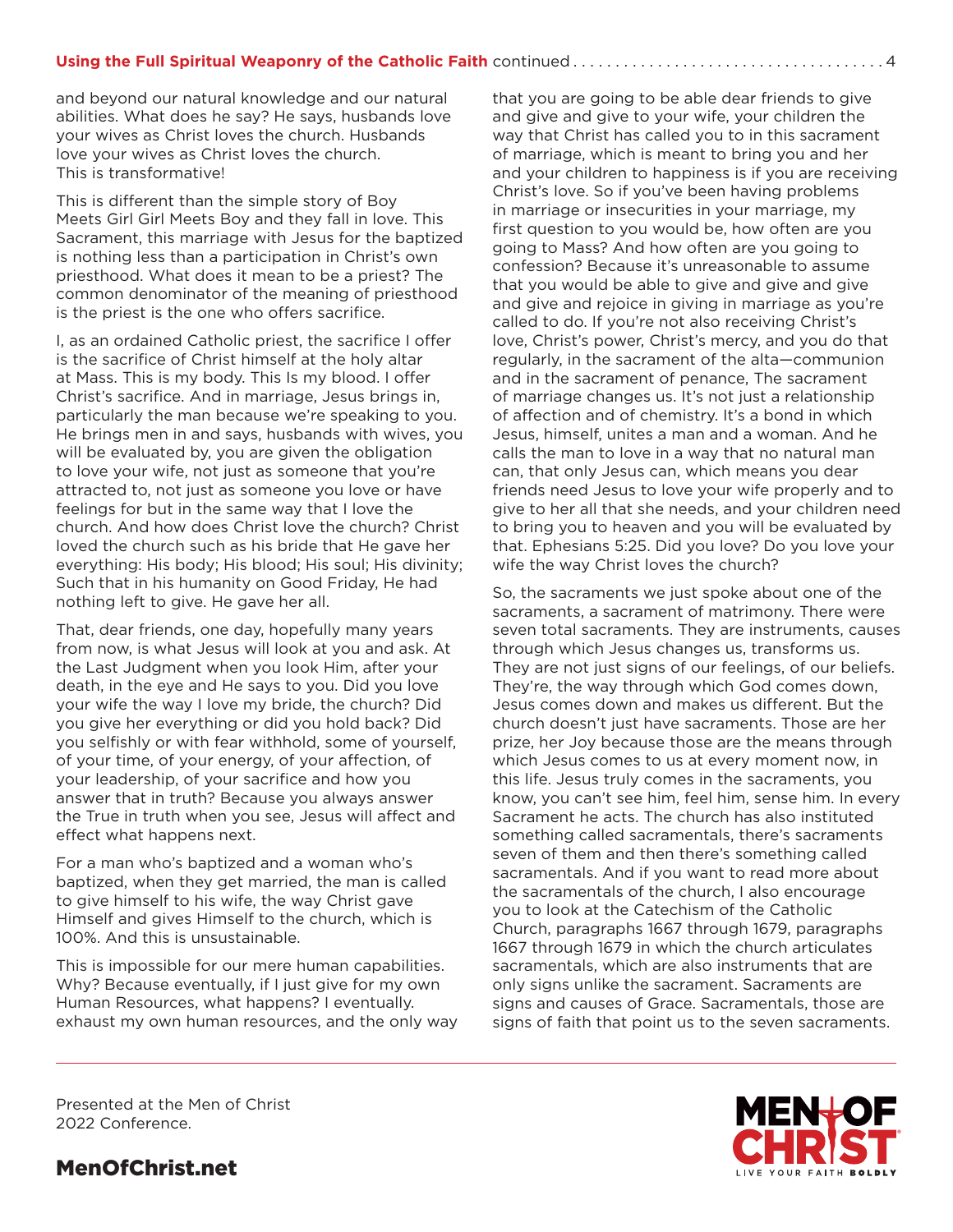Examples of sacramentals are blessings. Everyone loves to receive blessings as a priest it's, one of the things everyone's always wanting. That's fine. That's a sacramental. Another example would be holy water. That's a sign of our baptism. This gesture itself is a sign of our living in the cross, in the Trinity. So sacramentals are many unlike the seven. Sacraments. There are many sacramentals, but there's one sacramental and this is what I want to conclude with that's often overlooked. That's very powerful and very practically significant to the man of the 21st century. And that is one of the sacramentals that the catechism itself identifies in its own pages. And that's the sacramental of the Holy Name of Jesus. The sacramental of the name of Jesus. We recall just to remind us sacraments are instruments through which Jesus comes to us. Sacramentals are signs that bring us to the encounter with Christ in the sacraments.

And now we're going to talk about one sacramental that brings us to the sacrament.

And that's the sacramental of the Holy Name of Jesus. One of my dear friends and he's actually the reason why I'm here at his instigation and I do anything for the Erickson's is Peter Erickson. And Peter Erickson is a character. Some of you may know him. He's probably watching this. And let's imagine that Peter and I are in downtown Milwaukee. We're not together. We just happened to be there for different reasons and I see Peter Erickson walking across the street, and he doesn't see me. And so, what do I do? I say his name, I think it in my head. I speak it. I pronounce it, wave my hand. The name comes first. He looks over and then he comes over, and we begin to communicate. That's how normal human discourse occurs or even begins. The name comes first and then the person arrives. Why is that? It's because for us, names and realities are a little bit distinct because we are complex, finite contingent creatures. I won't go into all the philosophy. But the name can come first and then the person comes, I can visualize the name. I can utter the name and it's only if the person hears that name that they come. With Jesus, it's exactly the opposite. Why is that? It's because, as you know from the Bible, from divine revelation, at the name of Jesus, every knee must Bend.

The Holy Name of Jesus is not like Peter Erickson's name. It is not something separate from his divine

person. Why is that? It's because what is the name of Jesus connected to the divine person of Jesus? And what does that name mean? That name, Jesus, means savior. And what happens when we utter that name? Sincerely not as a curse word, not frivolously, but sincerely. We have 100% proof whenever the Holy Name of Jesus is on our lips, our heart, in our minds that Jesus is present. Why is that? Because get this, this is very important. It's very true. You're going to doubt it. I pray that you don't and if we had five hours I could explain the metaphysics in the philosophy behind it. But I'm telling you the truth. No one is able to utter sincerely the name of Jesus without Jesus already being present.

For Pete Erickson. I say the name and then he comes, because his name is not divine. His name is not infinite. His name is not a sacramental, but the Holy Name of Jesus is a sign that contains within it and reflects the infinite power, saving power, savior of Jesus himself. And so if I'm alone. I'm on my way to work. I'm sitting in a church. I'm feeling frustrated. I'm feeling good. Whatever the moment. If I say, very simply, Jesus, I love you. Jesus, I love you. I have just done something sacramental.

And I have 100% proof that Jesus is already with me. Not that he will be there. But he's already with me. Why is that? Because no finite created creature like me or like you could utter something so holy and so infinite, could produce something so holy and so infinite, like the Holy Name of Jesus unless there were an equally infinite cause person and reality, inspiring, moving, causing us to speak His holy name.

The Holy Name of Jesus is something so powerful, so holy that only the holy person of Jesus can cause. And so, if you and I speak in faith, the Holy Name of Jesus, we have proof that Jesus is with us because no finite, no human creature could ever say that by their own power, by their own resources. So in conclusion, to bring all of these themes together, I'd like to share with you a story from the desert fathers, the fathers of the desert. These are early Catholic monks in the early years of the church that love Jesus such, that love God, such that they gave up everything else to go to the desert, literally to be with our Lord in prayer, in contemplation, with nothing else. And there's one story of a young monk who heard about these famous desert fathers, who lived all of their life in prayer in caves in the deserts.



Presented at the Men of Christ 2022 Conference.